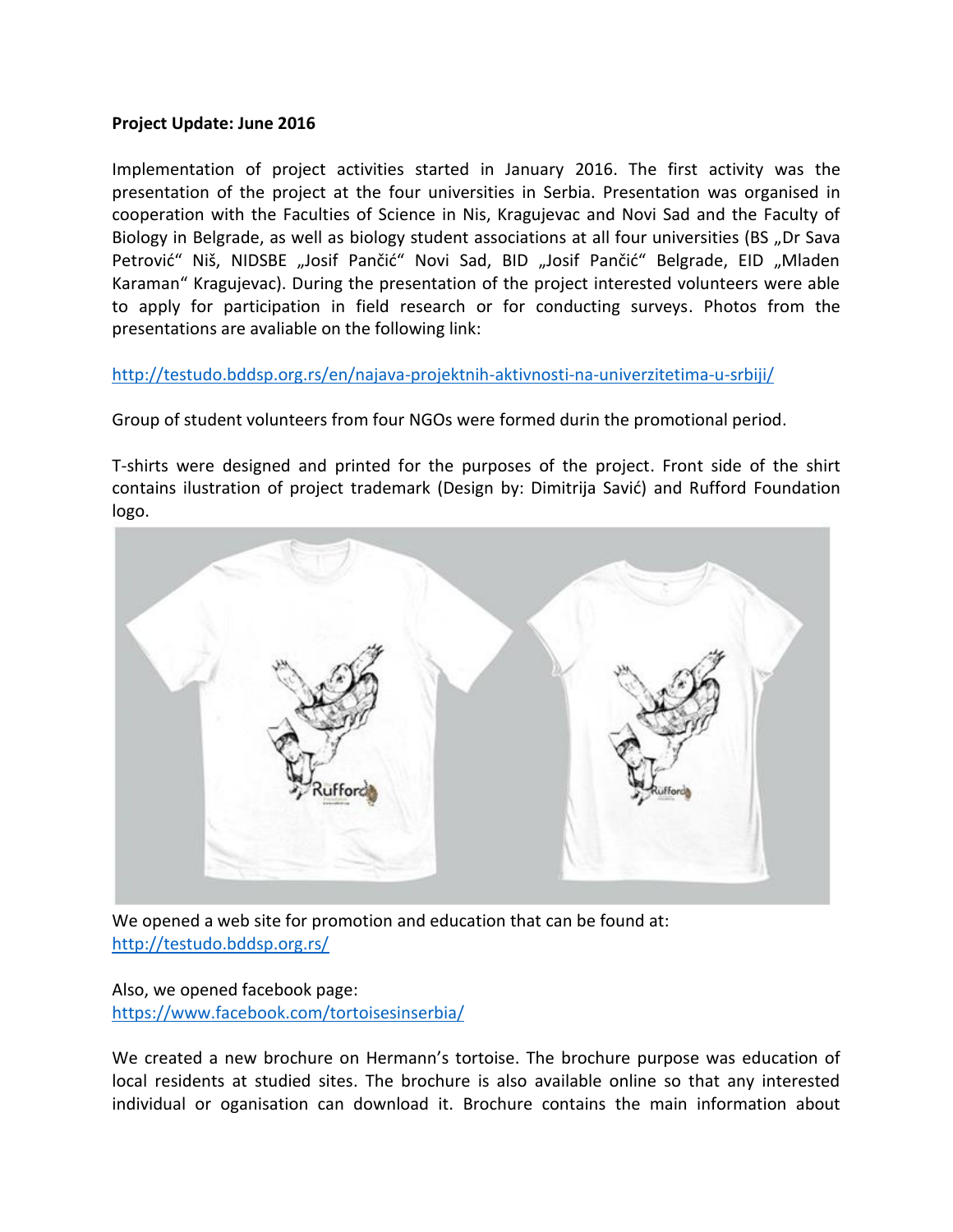tortoises in Serbia. For example, where and when can we meet Hermann's tortoises, information about their safety and how human activity is endangering the species.

Rufford **Rufford** ۸ **КУ КОРЊАЧУ** tudo hermanni)

The first of two designed and printed brochures is available at the following link: <http://testudo.bddsp.org.rs/en/nova-brosura-o-sumskoj-kornjaci/>

Design by Dimitrija Savić.

Before the start of fieldwork, equipment was procured and surveys were designed.

During the field research in May over 40% of the planned residents population was interviewed. The surveys contained questions about the customs and beliefs that include sacrificing, or any other use of the tortoises. Also, surveys included short questions about the negative effects of anthropogenic activities on tortoises that people had noticed in their local community.

Field research included investigation on four locations in Serbia. The planned locality Sikole was not processed due to unfavorable conditions and costs that would be higher than planned. Instead of this site, we chose a similar location in the same part of the country near Kladovo. During the preliminary research in this new location we have come to the conclusion that there is a large population of Hermann's tortoises on this locality, and that this site is more convinient for our research in terms of environmental variables. Over 150 individuals were caught and marked on this site.

Collected data and precise results will be available in subsequent reports.

Another satisfying result is that a total of 28 volunteers (even one volunteer from the Czech Republic) participated in the field work and acquired practical skills for working with tortoises and collecting population parameters.

In the second part of field research, we will try to educate a larger number of volunteers, and create teams that will be able to work independently later in their careers.